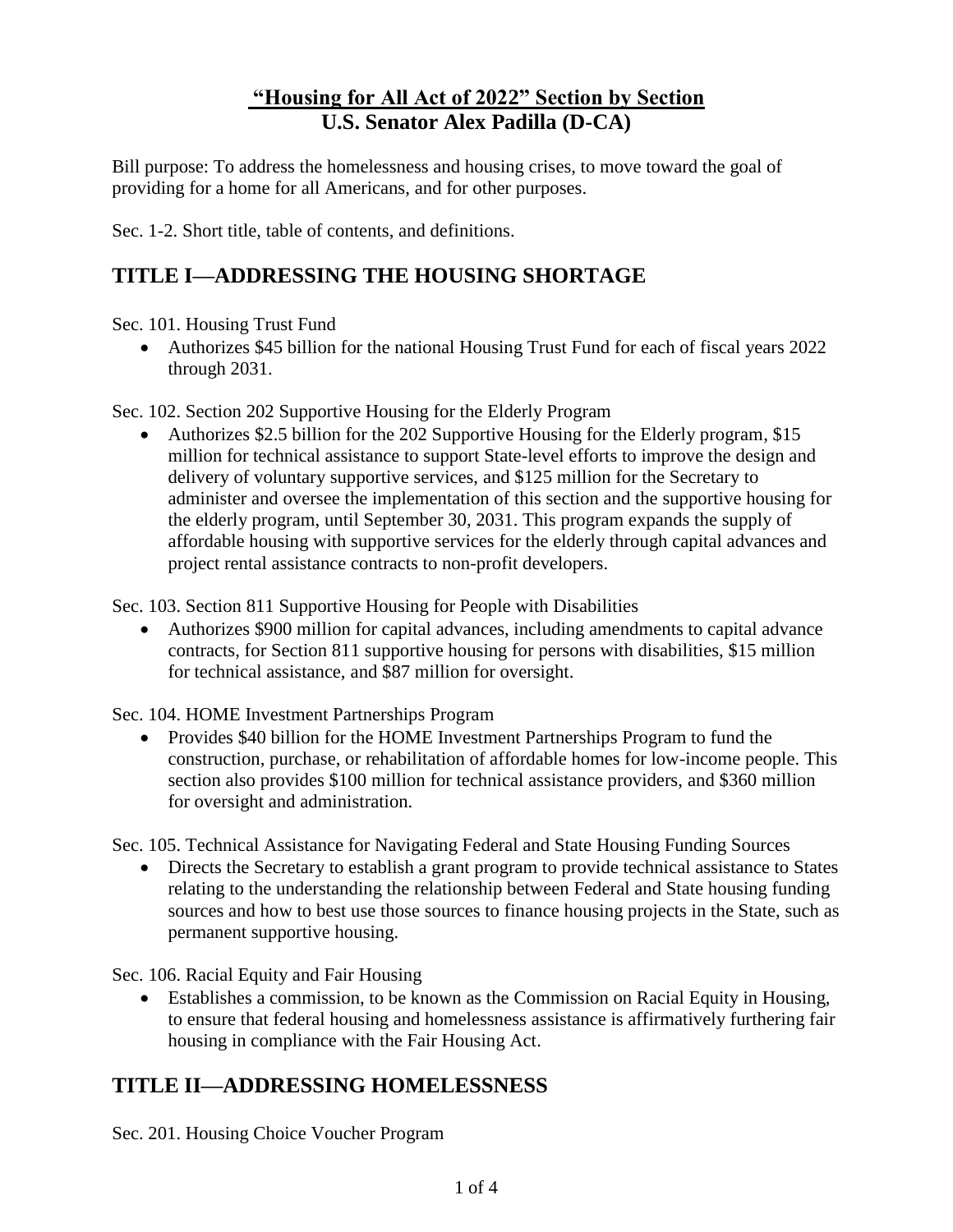• Expands the housing choice voucher program to provide assistance to homeless individuals and families. Specifically, the bill provides FY2022-2025 funding for the expansion of the housing choice voucher program for certain extremely low income families. Furthermore, beginning in FY2026, the bill creates and funds an entitlement to housing choice vouchers for certain extremely low income families. Eligibility for the entitlement expands annually, extending to low-income families by FY2030.

Sec. 202. Project-based Rental Assistance

• Authorizes \$14.5 billion for the project-based rental assistance program, \$40 million for providing technical assistance to recipients or applicants of project-based rental assistance or to States allocating the project-based rental assistance, and \$200 million for the costs of administration and oversight of implementation of this section. Priority shall be given to multifamily housing projects located in areas of high opportunity, in locations that are experiencing economic growth as to avoid displacement, or to projects that serve those at risk of homelessness or who may have physical impairments.

Sec. 203. Emergency solutions grant program.

• Authorizes \$5 billion a year for 10 years for McKinney-Vento Emergency Solutions Grants ("ESG").

Sec. 204. Continuum of care grant program.

• Authorizes \$15 billion a year for 10 years for Continuum of Care ("COC") grants.

Sec. 205. Program Administration, Training, Technical Assistance, and Capacity Building.

• Authorizes \$1 billion to the Secretary for administering and overseeing the implementation of this title, \$5 million to the United States Interagency Council on Homelessness, and \$10 million for the Office of the Inspector General of the Department of Housing and Urban Development.

Sec. 206. GAO Report on Eviction Data During the Pandemic.

• Requests that the Comptroller General of the United States submit to Congress a report that examines—(1) how eviction moratoriums have contributed to housing stability during the COVID–19 pandemic, economic analysis of how eviction moratoria saved public funds, and an analysis of both formal and informal evictions; (2) whether women, Black, Hispanic, and other minority renters disproportionately faced eviction during the COVID–19 pandemic and accounting of the disproportionate risk of eviction faced by (1) children; (2) the elderly; and (3) people living with disabilities; (3) the barriers that exist to collecting the data related to paragraphs (1) and (2); and (4) a study of the relationship between ERA distribution and eviction patterns.

## **TITLE III—INVESTING IN INNOVATIVE, COMMUNITY-DRIVEN SOLUTIONS**

Sec. 301. Safe Parking Program Grants.

• Authorizes \$25 million to establish five-year grants through the Department of Housing and Urban Development (HUD) for cities and local governments to apply for up to \$5 million dollars to establish or expand existing safe parking programs. Grants may be used for: Establishing and operating safe parking programs; Providing permanent rehousing assistance to families using the safe parking program; Employing staff who maintain the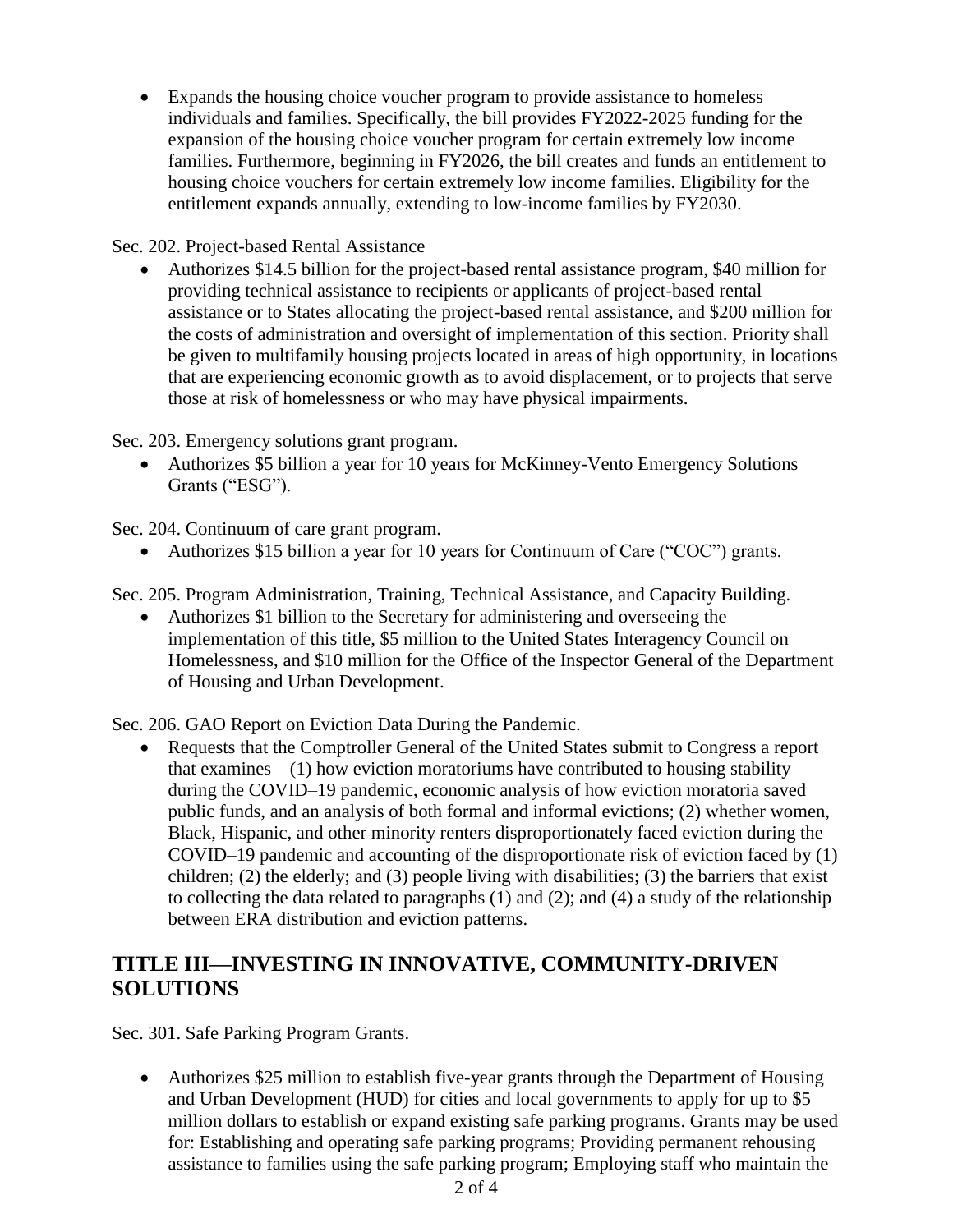safety and health of participants; Establishing and maintaining the operation of hygiene facilities and restrooms for homeless persons; Maintaining the vehicles of homeless persons using a safe parking program and providing gas to use their vehicles to drive to places that will help them obtain or maintain housing; or Entering data into the HUD's Homeless Management Information System. Safe parking programs must provide services to facilitate transition to more stable housing for participants. Additionally, if an eligible entity determines that a safe parking program is no longer necessary, such eligible entity may, after approval from the Secretary HUD, use any amounts provided under this section for activities that are eligible for the use of the emergency solutions grant program.

Sec. 302. Hotel/Motel Acquisitions and Conversions to Permanent Housing.

• Authorizes \$500 million for projects related to the acquisition, rehabilitation, renovation, or conversion of transitional housing, temporary shelters, and other spaces, such as hotels, motels, government-owned properties, and commercial business spaces like shopping malls, to address urgent safety and public health needs for individuals experiencing homelessness and housing instability.

Sec. 303. Eviction Protection Grant Program.

• Authorizes \$40 million for the Eviction Protection Grant Program to support experienced legal service providers in providing legal assistance at no cost to low-income tenants at risk of or subject to eviction.

Sec. 304. Mobile Crisis Intervention Grants.

• Authorizes \$50 million a year to the Attorney General to make grants to states, local governments, public defenders, and community organizations to create or expand mobile crisis intervention teams as solutions to homelessness. Grantees and organizations must have a proven history of successful engagement with populations experiencing homelessness and assisting communities with finding alternatives to penalizing homelessness. Grants may be used to create, expand and study mobile crisis intervention teams to provide immediate stabilization services to person with an urgent medical or psychological need, as an alternative to law enforcement response.

Sec. 305. Library Consortium Pilot Grants.

• Grant authorization. Authorizes grants at \$10 million in total per year for 10 years through the Institute of Museum and Library Services, disbursed in consultation with HUD and the Interagency Council on Homelessness, in order to assist library systems in their work to create or expand projects or services addressing the needs of persons experiencing homelessness.

Sec. 306. Inclusive Transit-Oriented Development to Enhance Climate Mitigation and Disaster Resiliency.

• Directs HUD to create a report on how to add a focus to housing programs of the Department of Housing and Urban Development on—(1) infill projects that better connect people to jobs and transit and reduce greenhouse gas emissions; and (2)